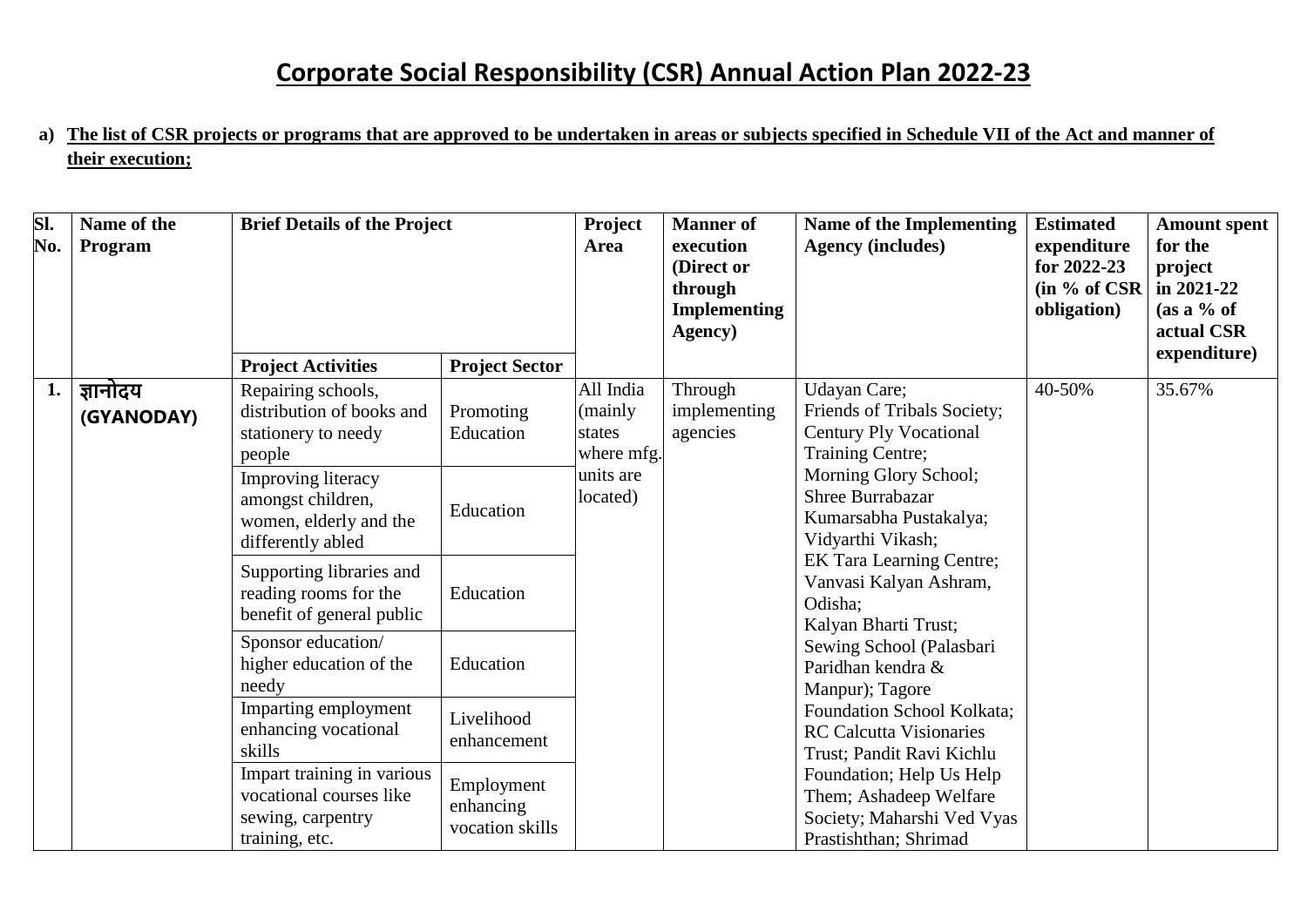| SI.<br>No.       | Name of the<br>Program                                                         | <b>Brief Details of the Project</b>                                                                |                       | Project<br><b>Manner</b> of<br>execution<br><b>Area</b><br>(Direct or<br>through<br><b>Implementing</b><br>Agency) | <b>Name of the Implementing</b><br><b>Agency (includes)</b> | <b>Estimated</b><br>expenditure<br>for $2022 - 23$<br>(in % of <b>CSR</b> )<br>obligation)                                                                                                                                                                                                                                                                                                        | <b>Amount spent</b><br>for the<br>project<br>in $2021 - 22$<br>$(as a \% of$<br>actual CSR |              |
|------------------|--------------------------------------------------------------------------------|----------------------------------------------------------------------------------------------------|-----------------------|--------------------------------------------------------------------------------------------------------------------|-------------------------------------------------------------|---------------------------------------------------------------------------------------------------------------------------------------------------------------------------------------------------------------------------------------------------------------------------------------------------------------------------------------------------------------------------------------------------|--------------------------------------------------------------------------------------------|--------------|
|                  |                                                                                | <b>Project Activities</b>                                                                          | <b>Project Sector</b> |                                                                                                                    |                                                             |                                                                                                                                                                                                                                                                                                                                                                                                   |                                                                                            | expenditure) |
|                  |                                                                                |                                                                                                    |                       |                                                                                                                    |                                                             | Rajchandra Aatma Tatva<br>Research; Debanjan Sen<br>Foundation; Keshav Seva<br>Kendra; such other agencies<br>as may be approved by the<br>CSR committee from time<br>to time                                                                                                                                                                                                                     |                                                                                            |              |
| $\overline{2}$ . | स्वास्थ्य और<br>स्वछता<br><b>(SWASTHYA)</b><br><b>AUR</b><br><b>SWACHHATA)</b> | Support running,<br>maintenance and<br>upgradation of hospitals,<br>dispensaries, heath<br>centres | Healthcare            | All India<br>(mainly<br>states<br>where<br>mfg.<br>units are<br>located)                                           | Through<br>Implementing<br>Agencies                         | <b>Can Kids-Cancer Patients;</b><br>Institute of Celebral Palsy;<br><b>Shree Ram Seva Samity</b><br>Trust:<br>Deaf Enabled Foundation;<br><b>Shree Vishudanand</b><br>hospital;<br>Kurpai Unnayani Society;<br>Marwari Relief Society;<br>Nagrik Swasthya Sangh;<br>Netaji Subhash Chandra<br><b>Bose Cancer Institute;</b><br>Vivekananda Yoga<br>Anusandhana Samstha;<br>Civil Hospital Haryana | 20-30%                                                                                     | 29.64%       |
|                  |                                                                                | Organising health check-<br>up, blood donation and<br>other medical camps                          | Healthcare            |                                                                                                                    |                                                             |                                                                                                                                                                                                                                                                                                                                                                                                   |                                                                                            |              |
|                  |                                                                                | Promoting health care<br>including preventive<br>health care                                       | Healthcare            |                                                                                                                    |                                                             |                                                                                                                                                                                                                                                                                                                                                                                                   |                                                                                            |              |
|                  |                                                                                | Sponsor treatment of<br>needy patients                                                             | Healthcare            |                                                                                                                    |                                                             |                                                                                                                                                                                                                                                                                                                                                                                                   |                                                                                            |              |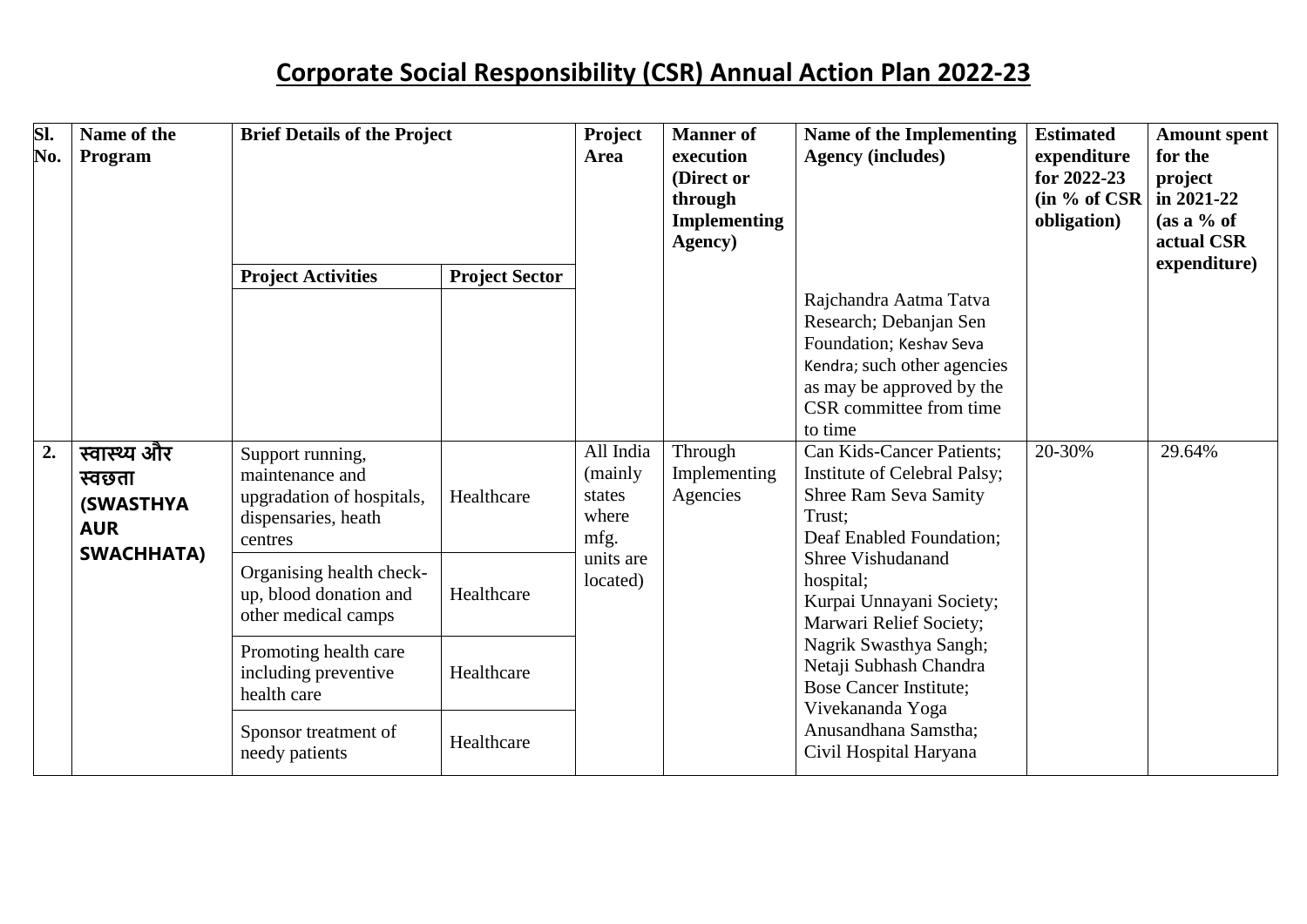| SI.<br>No. | Name of the<br>Program | <b>Brief Details of the Project</b>                                                           |                                 | Project<br>execution<br>Area<br>through<br>Agency)       | <b>Manner</b> of<br>(Direct or<br><b>Implementing</b> | Name of the Implementing<br><b>Agency (includes)</b>                                                                                                                                                                                                                                                                                                                                        | <b>Estimated</b><br>expenditure<br>for 2022-23<br>$(in % of CSR)$<br>obligation) | <b>Amount spent</b><br>for the<br>project<br>in 2021-22<br>(as a % of<br>actual CSR |
|------------|------------------------|-----------------------------------------------------------------------------------------------|---------------------------------|----------------------------------------------------------|-------------------------------------------------------|---------------------------------------------------------------------------------------------------------------------------------------------------------------------------------------------------------------------------------------------------------------------------------------------------------------------------------------------------------------------------------------------|----------------------------------------------------------------------------------|-------------------------------------------------------------------------------------|
|            |                        | <b>Project Activities</b>                                                                     | <b>Project Sector</b>           |                                                          |                                                       |                                                                                                                                                                                                                                                                                                                                                                                             |                                                                                  | expenditure)                                                                        |
|            |                        | <b>Installation of Sanitary</b><br>napkin Vending machine,<br>incinerators and hand<br>dryers | Sanitation                      |                                                          |                                                       | (Govt. Hospital);<br><b>Shree Manav Seva</b><br>Trust; Manav Seva Trust;<br>Purvanchal Kalyan Ashram;<br>Dr Bholanath Chakravarty<br><b>Memorial Trust</b> ; Nature<br>Cure & Yoga Centre; Rural<br><b>Health Care Foundation;</b><br><b>Community Health Centre;</b><br><b>Manav Seva Trust;</b><br>such other agencies as may<br>be approved by the CSR<br>committee from time to<br>time |                                                                                  |                                                                                     |
|            |                        |                                                                                               |                                 |                                                          |                                                       |                                                                                                                                                                                                                                                                                                                                                                                             |                                                                                  |                                                                                     |
| 3.         | वातावरण संरक्षण        | Protection and welfare of                                                                     | Animal                          | All India                                                | Direct and                                            | Calcutta Pinjrapole Society;                                                                                                                                                                                                                                                                                                                                                                | 10-25%                                                                           | 31.38%                                                                              |
|            | <b>(VATAVARAN</b>      | animals                                                                                       | Welfare                         | (mainly<br>states<br>where mfg.<br>units are<br>located) | through<br>implementing                               | <b>Pulicat Birds Sanctuary;</b><br>Friends of Vrindaban;                                                                                                                                                                                                                                                                                                                                    |                                                                                  |                                                                                     |
|            | <b>SANRAKSHAN)</b>     | Maintenance of Burning<br>ghats                                                               | Environmental<br>sustainability |                                                          | agencies                                              | Palasbari Sanskriti Bikash<br>Bhawan;<br>Ek Onkar Charitable Trust;                                                                                                                                                                                                                                                                                                                         |                                                                                  |                                                                                     |
|            |                        | Protection of flora and<br>fauna                                                              | Environmental<br>sustainability |                                                          |                                                       | Central Kolkata Prerna<br>Foundation (Neemtala &                                                                                                                                                                                                                                                                                                                                            |                                                                                  |                                                                                     |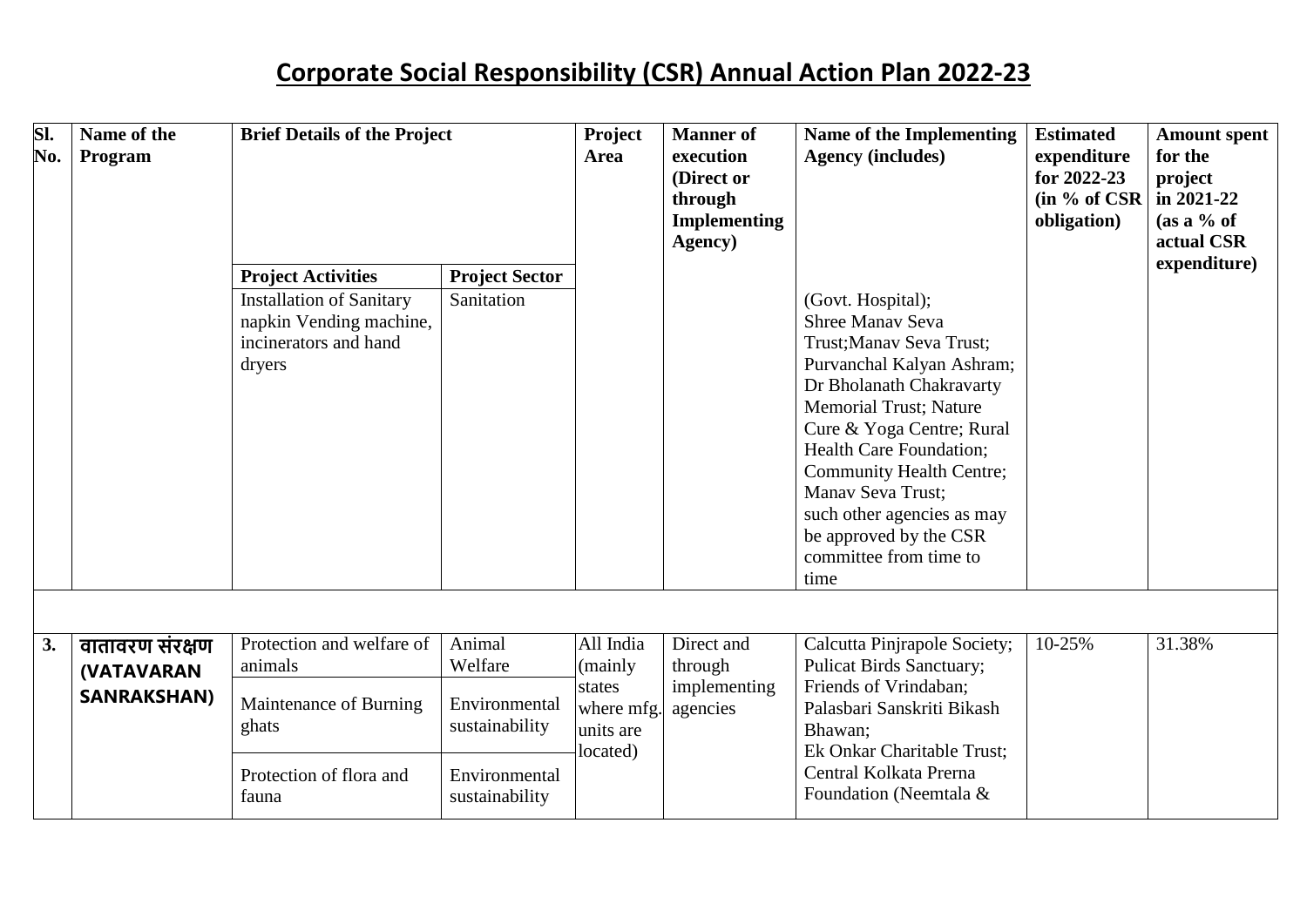| SI.<br>No. | Name of the<br>Program                                          | <b>Brief Details of the Project</b>                                    |                                                           | Project<br><b>Manner</b> of<br>execution<br>Area<br>(Direct or<br>through<br><b>Implementing</b><br>Agency) | Name of the Implementing<br><b>Agency (includes)</b>                       | <b>Estimated</b><br>expenditure<br>for 2022-23<br>$(in % of CSR)$<br>obligation)                                                                 | <b>Amount spent</b><br>for the<br>project<br>in 2021-22<br>$(as a \% of$<br>actual CSR |              |
|------------|-----------------------------------------------------------------|------------------------------------------------------------------------|-----------------------------------------------------------|-------------------------------------------------------------------------------------------------------------|----------------------------------------------------------------------------|--------------------------------------------------------------------------------------------------------------------------------------------------|----------------------------------------------------------------------------------------|--------------|
|            |                                                                 | <b>Project Activities</b>                                              | <b>Project Sector</b>                                     |                                                                                                             |                                                                            | Keoratala); Agri-<br>Hoticultutre Society of<br>India;<br>such other agencies as may<br>be approved by the CSR<br>committee from time to<br>time |                                                                                        | expenditure) |
|            |                                                                 | <b>Tree Plantation</b>                                                 | Environmental<br>sustainability                           |                                                                                                             |                                                                            |                                                                                                                                                  |                                                                                        |              |
|            |                                                                 | Organising campaigns<br>for 'plastic-free'<br>environment              | Environmental<br>sustainability                           |                                                                                                             |                                                                            |                                                                                                                                                  |                                                                                        |              |
|            |                                                                 |                                                                        | Environmental<br>sustainability                           |                                                                                                             |                                                                            |                                                                                                                                                  |                                                                                        |              |
|            |                                                                 | Projects for Rural<br>Development                                      | Environmental<br>sustainability                           |                                                                                                             |                                                                            |                                                                                                                                                  |                                                                                        |              |
|            |                                                                 | Other environment<br>protection activities                             | Environmental<br>sustainability                           |                                                                                                             |                                                                            |                                                                                                                                                  |                                                                                        |              |
| 4.         | सांस्कृतिक संरक्षण<br><b>(SANSKRITIK)</b><br><b>SANRAKSHAN)</b> | Protection and<br>Preservation of art and<br>architecture of India     | Protection of<br>national<br>heritage, art<br>and culture | All India<br>(mainly<br>states<br>where<br>mfg.<br>units are<br>located)                                    | Directly by the<br>Company and<br>also through<br>implementing<br>agencies | such agencies as may be<br>approved by the CSR<br>committee from time to<br>time                                                                 | $0 - 5\%$                                                                              | <b>Nil</b>   |
|            |                                                                 | <b>Restoration of buildings</b><br>and sites of historic<br>importance | Protection of<br>national<br>heritage, art<br>and culture |                                                                                                             |                                                                            |                                                                                                                                                  |                                                                                        |              |
| 5.         | मानवता सहयोग<br>(MANAVTA                                        | Relief during Covid-19<br>pandemic                                     | <b>Disaster Relief</b>                                    | All India<br>(mainly                                                                                        | Directly by the<br>Company and                                             | such agencies as may be<br>approved by the CSR                                                                                                   | $0 - 5%$                                                                               | 3.31%        |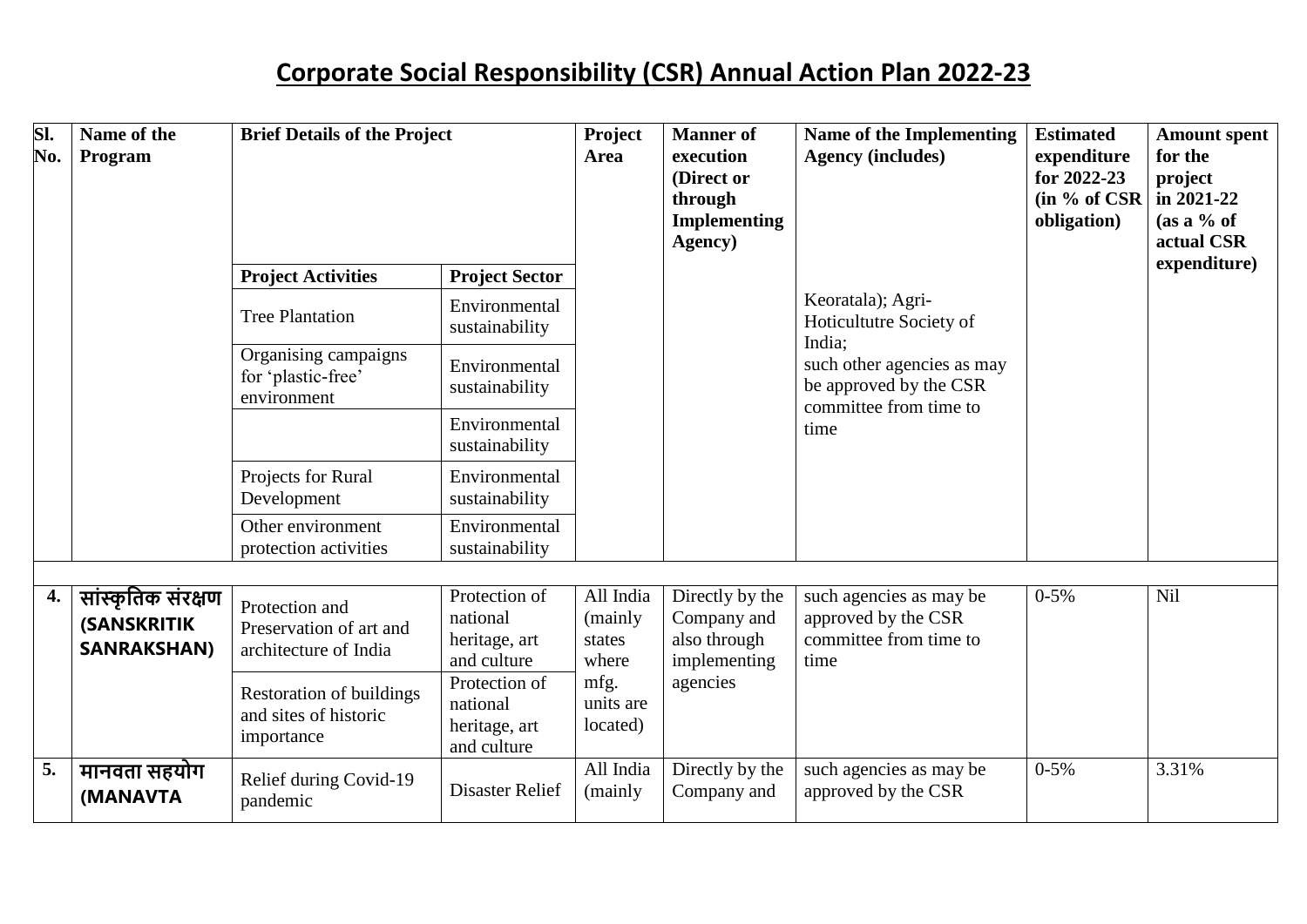| SI.<br>No. | Name of the<br>Program | <b>Brief Details of the Project</b> |                       | Project<br>Area                                  | <b>Manner</b> of<br>execution<br>(Direct or<br>through<br><b>Implementing</b><br>Agency) | Name of the Implementing<br><b>Agency (includes)</b> | <b>Estimated</b><br>expenditure<br>for 2022-23<br>(in % of CSR)<br>obligation) | <b>Amount spent</b><br>for the<br>project<br>in $2021 - 22$<br>$(as a \% of$<br>actual CSR |
|------------|------------------------|-------------------------------------|-----------------------|--------------------------------------------------|------------------------------------------------------------------------------------------|------------------------------------------------------|--------------------------------------------------------------------------------|--------------------------------------------------------------------------------------------|
|            |                        | <b>Project Activities</b>           | <b>Project Sector</b> |                                                  |                                                                                          |                                                      |                                                                                | expenditure)                                                                               |
|            | <b>SAHYOG)</b>         | Relief during natural<br>calamities | Disaster Relief       | states<br>where<br>mfg.<br>units are<br>located) | also through<br>implementing<br>agencies                                                 | committee from time to<br>time                       |                                                                                |                                                                                            |
|            | <b>TOTAL</b>           |                                     |                       |                                                  |                                                                                          |                                                      |                                                                                | 100%                                                                                       |

### **b) The modalities of utilization of funds for the projects or programmes;**

- i. The CSR budget will be fixed in accordance with the provisions of the Companies Act, 2013, Rules framed thereunder and the CSR Policy framed by the Company;
- ii. The budget will not be less than 2% of the average net profits of the company during the three immediately preceding financial years;
- iii. The CSR budget will be spent on CSR activities which will be approved by the Board on the recommendation of the CSR Committee;
- iv. For some projects or programmes, the Company gives donation to the implementing agencies for incurring the expenses for fulfilment of the project while for the remaining projects, the Company directly disburses makes payment to the beneficiaries with the approval of person/(s) authorised for this purpose.
- v. The funds shall be disbursed in phased manner depending upon the nature of the projects or programmes;
- vi. The CSR Committee with the approval of the Board shall decide the manner of disbursing the funds to the implementing agencies;
- vii. The Company shall collect all the required documents/information from the implementing agencies;

### **c) Implementation schedules for the projects or programmes;**

All the CSR projects shall be implemented as per the scheduled timeline as decided or as in the respective agreement. The duration for CSR Projects/ initiatives will be maximum one year and renewed from time to time on the basis of project performance.